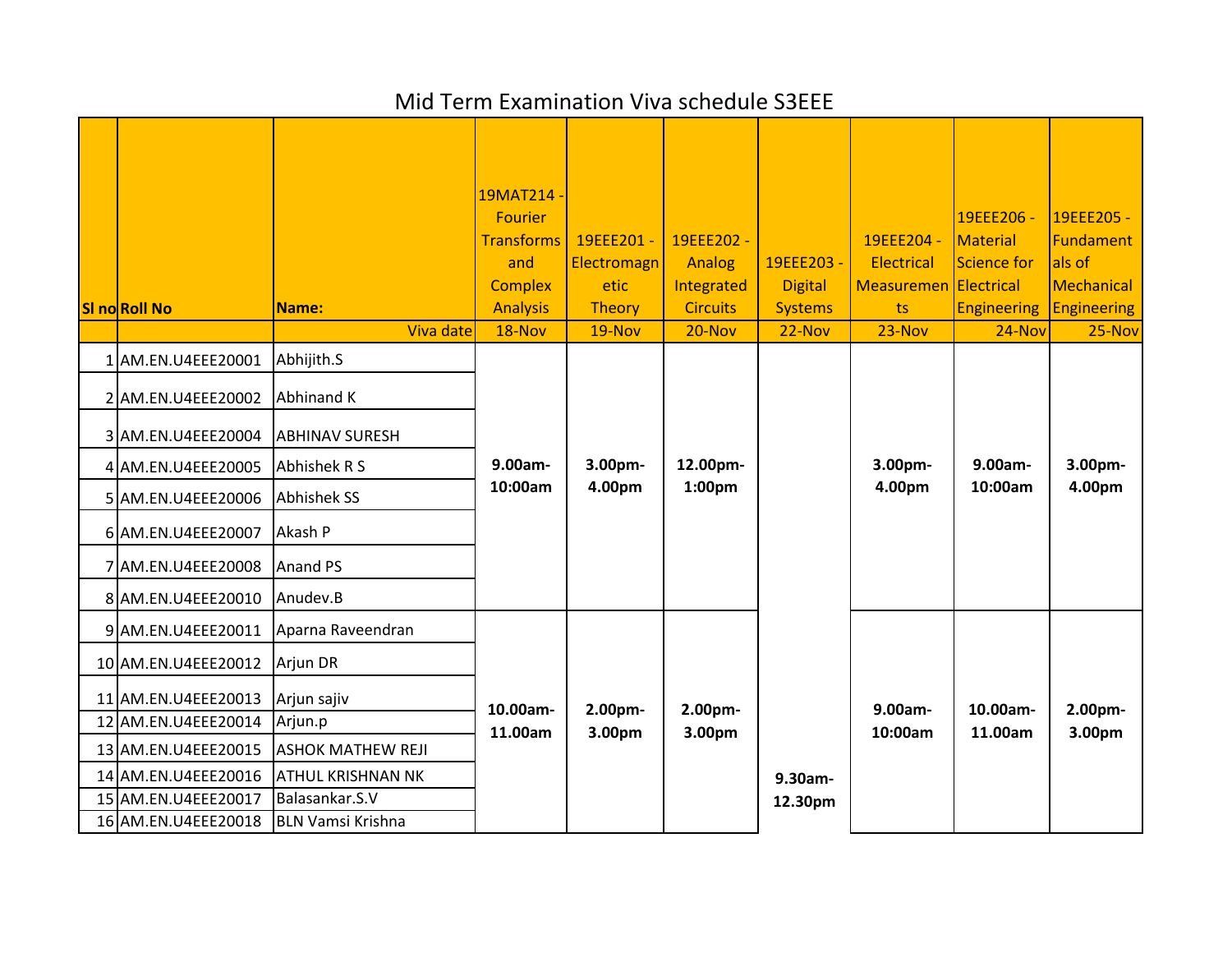| 17 AM.EN.U4EEE20019<br>18 AM.EN.U4EEE20020<br>19 AM.EN.U4EEE20021<br>20 AM.EN.U4EEE20022<br>21 AM.EN.U4EEE20023<br>22 AM.EN.U4EEE20025<br>23 AM.EN.U4EEE20026 | <b>Bharat Kumar Battala</b><br>Sai sowmya<br>Niteesh Borra<br>CHAGARLAMUDI RAMA<br><b>KRISHNA Prasanth</b><br>Chennuru Reddy Dhanista<br>Devadath T Suresh<br>Devika Subhagan | 11:00am-<br>12.00              | 12.00pm-<br>1:00 <sub>pm</sub> | 3.00pm-<br>4.00pm   |                    | 10.00am-<br>11.00am            | 11:00am-<br>12.00 pm           | 12.00pm-<br>1:00pm   |
|---------------------------------------------------------------------------------------------------------------------------------------------------------------|-------------------------------------------------------------------------------------------------------------------------------------------------------------------------------|--------------------------------|--------------------------------|---------------------|--------------------|--------------------------------|--------------------------------|----------------------|
| 24 AM.EN.U4EEE20028<br>25 AM.EN.U4EEE20029                                                                                                                    | Gangavaram karthik reddy<br><b>GEETHIKA RAJEEV</b>                                                                                                                            |                                |                                |                     |                    |                                |                                |                      |
| 26 AM.EN.U4EEE20030                                                                                                                                           | Gopalam Rahul malik                                                                                                                                                           | 12.00pm-<br>1:00 <sub>pm</sub> | 11:00am-<br>12.00              | 9.00am-<br>10:00am  |                    |                                |                                |                      |
| 27 AM.EN.U4EEE20031<br>28 AM.EN.U4EEE20032<br>29 AM.EN.U4EEE20033<br>30 AM.EN.U4EEE20034                                                                      | Gopanapalli sai sindhura<br>GOPEEKRISHNAN.P.S<br>Gowri Prasad<br><b>HARI SANKAR S</b>                                                                                         |                                |                                |                     |                    | 11:00am-<br>12.00              | 12.00pm-<br>1:00 <sub>pm</sub> | 11:00am-<br>12.00 pm |
| 31 AM.EN.U4EEE20035<br>32 AM.EN.U4EEE20036                                                                                                                    | Ippili.Jayaprakash<br>Jayansh Jain                                                                                                                                            |                                |                                |                     |                    |                                |                                |                      |
| 33 AM.EN.U4EEE20037<br>34 AM.EN.U4EEE20038                                                                                                                    | Jithesh C<br><b>KOPPARAPU PRANEETH</b>                                                                                                                                        | 2.00pm-<br>3.00pm              | 10.00am-<br>11.00am            | 10.00am-<br>11.00am |                    |                                |                                |                      |
| 35 AM.EN.U4EEE20039<br>36 AM.EN.U4EEE20040                                                                                                                    | NALLABOTHU CHIDVILASH<br><b>SHYAM PADALA</b>                                                                                                                                  |                                |                                |                     |                    | 12.00pm-<br>1:00 <sub>pm</sub> | 2.00pm-<br>3.00pm              | 10.00am-<br>11.00am  |
| 37 AM.EN.U4EEE20041<br>38 AM.EN.U4EEE20042                                                                                                                    | PENUMETSA SRI SAI ASHISH<br><b>VARMA</b><br>Pillai. Suhaas raj                                                                                                                |                                |                                |                     |                    |                                |                                |                      |
| 39 AM.EN.U4EEE20043                                                                                                                                           | Rishi menon                                                                                                                                                                   |                                |                                |                     | 2.00pm-<br>04:30pm |                                |                                |                      |
| 40 AM.EN.U4EEE20044                                                                                                                                           | Shanmukha siddharth tata                                                                                                                                                      |                                |                                |                     |                    |                                |                                |                      |